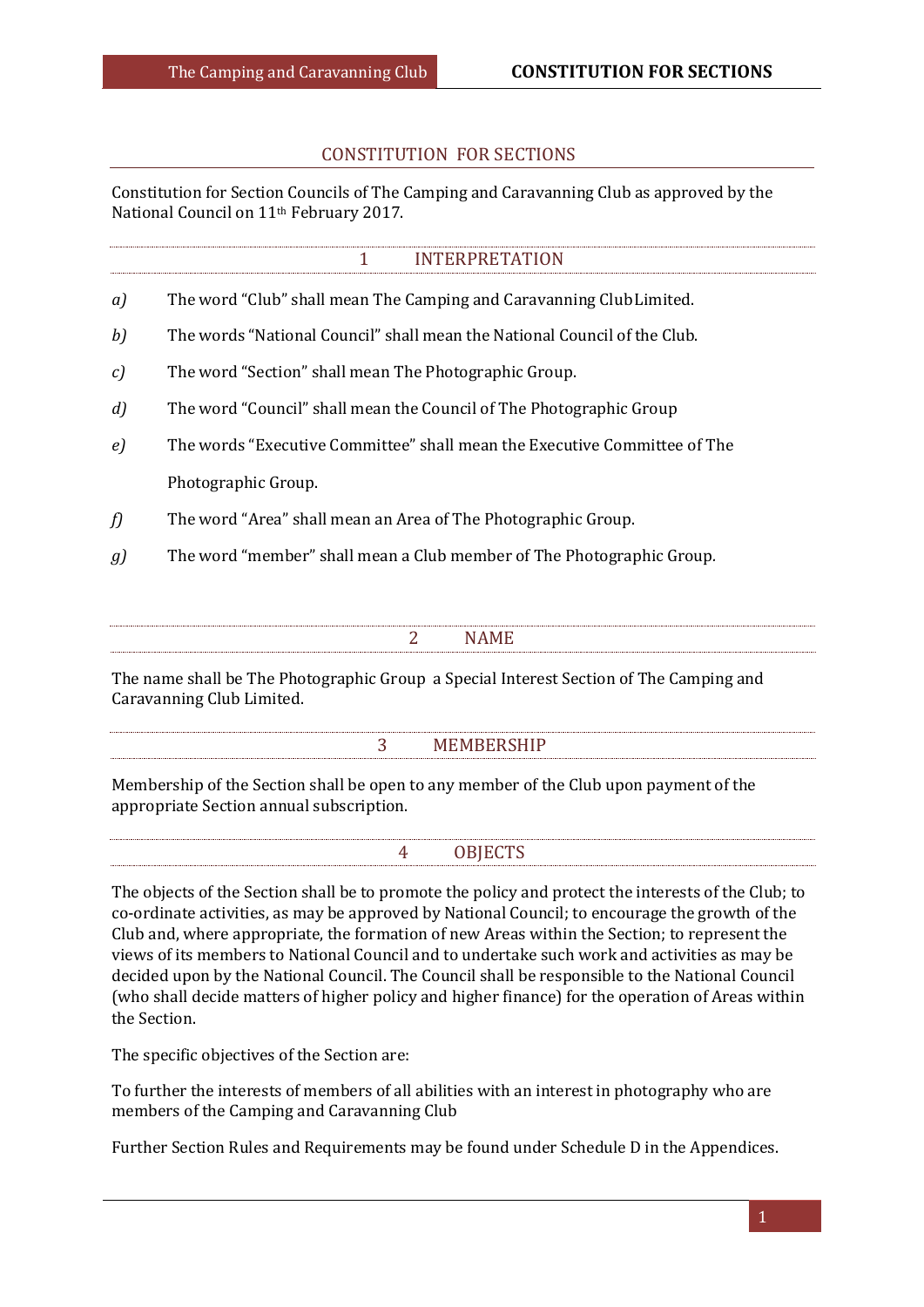# 5 SECTION COUNCIL

a) **Officers** The Officers of the Section shall consist of a Chairman, Vice-Chairman, Secretary and Treasurer (the named positions shall not be combined).

b) **Appointment of Treasurer** The Treasurer shall be appointed, and may be removed, by the Council. The appointment shall be made annually by the second Saturday in November and will commence on 1 January. The appointment shall be reported to the AGM. If there is a change of Treasurer, wherever possible the outgoing Treasurer is responsible for the completion and presentation of the year-end accounts and obtaining auditapproval.

The Treasurer shall be accorded full speaking and voting rights if they are not already a member of the Council.

A vacancy in the office of Treasurer, arising for any reason between AGMs, shall be filled by the Council and notified to the Director General with immediate effect.

If possible, the Treasurer should not combine their Office in the Section with any other, and they should not be related to, or reside in the same household as, any other Officer or Auditor (see 5(a)).

The Treasurer must not hold office as Treasurer in any other Unit within the Club.

c) **Section Youth Liaison Officers (SYLOs)** SYLOs, may be appointed, and may be removed by the Council. The appointments shall be made annually by the second Saturday in November and will commence on 1 January. The appointments shall be reported to the AGM. It is essential that both a male and female Officer areappointed.

The appointments must not commence, nor should the appointees become involved with caring for, training, supervising or being in sole charge of CCJ or CCY members, until a satisfactory Disclosure and Barring Service (DBS) Enhanced Disclosure has been applied for and received – see Green Paper 4.1. Provision of an existing satisfactory Enhanced Disclosure is acceptable.

A vacancy in the office of SYLOs, arising for any reason between AGMs, shall be filled by the Council and notified to Headquarters with immediate effect.

The SYLOs shall not have voting rights unless they are elected members of the Council.

d) **Auditors** The Auditor(s) shall be elected at the AGM. They shall not be proposed by the Treasurer.

They must not be members of, or related to members of, the Council or each other, and must not reside in the same household.

e) **Council** The Council shall consist of the Chairman, Vice-Chairman, Secretary, Treasurer, and at least two elected members, one Appointed Officer from each Area in Schedule A and other elected members in accordance with Schedule B in the Appendices, together with such advisory members as may be deemed appropriate.

Elected members, Appointed Officers and Treasurer shall have full voting rights on the Section Council. The number of elected Council members shall be divisible by three.

A member of The Camping and Caravanning Club National Executive shall be appointed to the Council.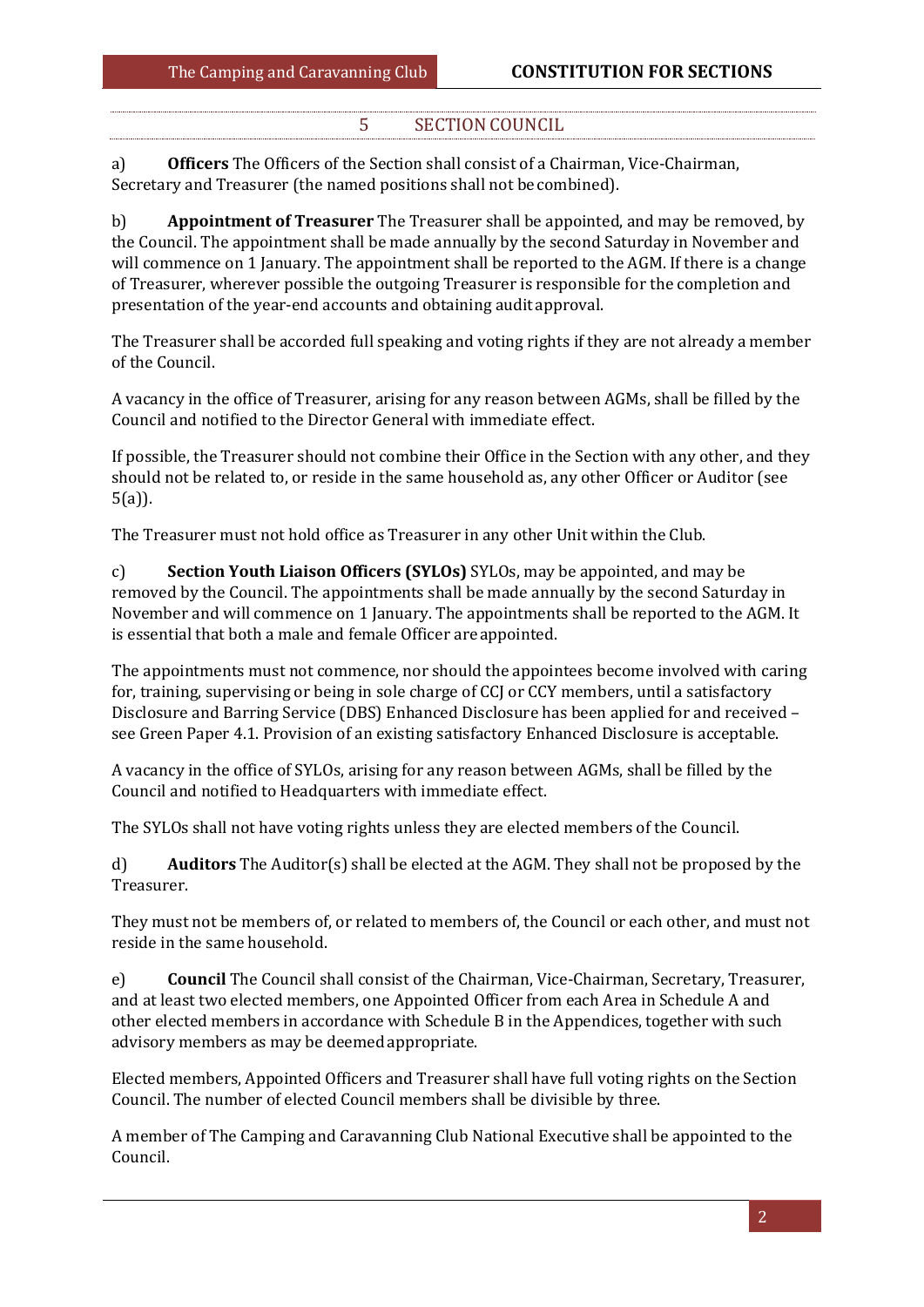f) **Further appointments** Office Bearers considered appropriate by the Council are shown in Schedule C of the Appendices.

g) **Election of Council** Nominations for election to the Council shall be delivered to the Section Secretary not less than 14 days prior to the AGM. A nomination should be submitted on the approved form, obtained from the Section Secretary.

Members of the Council shall be elected at the AGM, which may include a postal ballot and shall serve for three years. One-third of the elected members shall retire annually by rotation but shall be eligible for re-election.

If insufficient nominations have been received then all written nominations are considered elected. For remaining vacancies verbal nominations may be received by the Chairman from the floor.

h) **Members eligible for election** . Any member who has voting rights in the Club shall be eligible for election to the Council either (i) from the start of their third consecutive year of full membership as stated on their membership card, including one year's membership of the Section or (ii) having successfully fulfilled a co-opted Council role as a Section member for a minimum of 12 months together with unanimous approval of the Section Council.

i) **Appointment of President and Vice-Presidents** The President and Vice-Presidents, shall be appointed at the AGM. These positions have no votingrights.

The President upon retirement shall be appointed a Vice-President.

j) **Ordinary Council Meetings** The Council shall meet a minimum of three times a year on dates previously agreed by the Council. At the first meeting following the AGM, the Council shall elect or appoint:

- i) **Officers** Chairman, Vice-Chairman, Secretary.
- ii) **Executive Committee** Consisting of the Chairman, Vice-Chairman, Secretary, Treasurer and a voting member of the Council.
- iii) **Appointed Section Advisory Officer/ Councillor and Deputy Appointed Advisory Officer/ Councillor to the National Council** from the voting members of the Council.
- iv) **Representatives** to such other bodies as the Council maydecide.
- v) **Advisory members** to the Council who shall have no votingrights.
- vi) **Other Officer** positions as maybe required such as SitesOfficer

The appointment of all Officers is subject to ratification by the Management Committee of National Council.

k) **Extraordinary General Meetings (EGMs) of the Council** may be called by a majority of the Executive Committee, or at the request of a majority of the Council who have signed a request.

l) **Executive Committee** The Executive Committee shall deal with any business referred to it by the Council and decide matters of urgency, which shall subsequently be reported to the Council.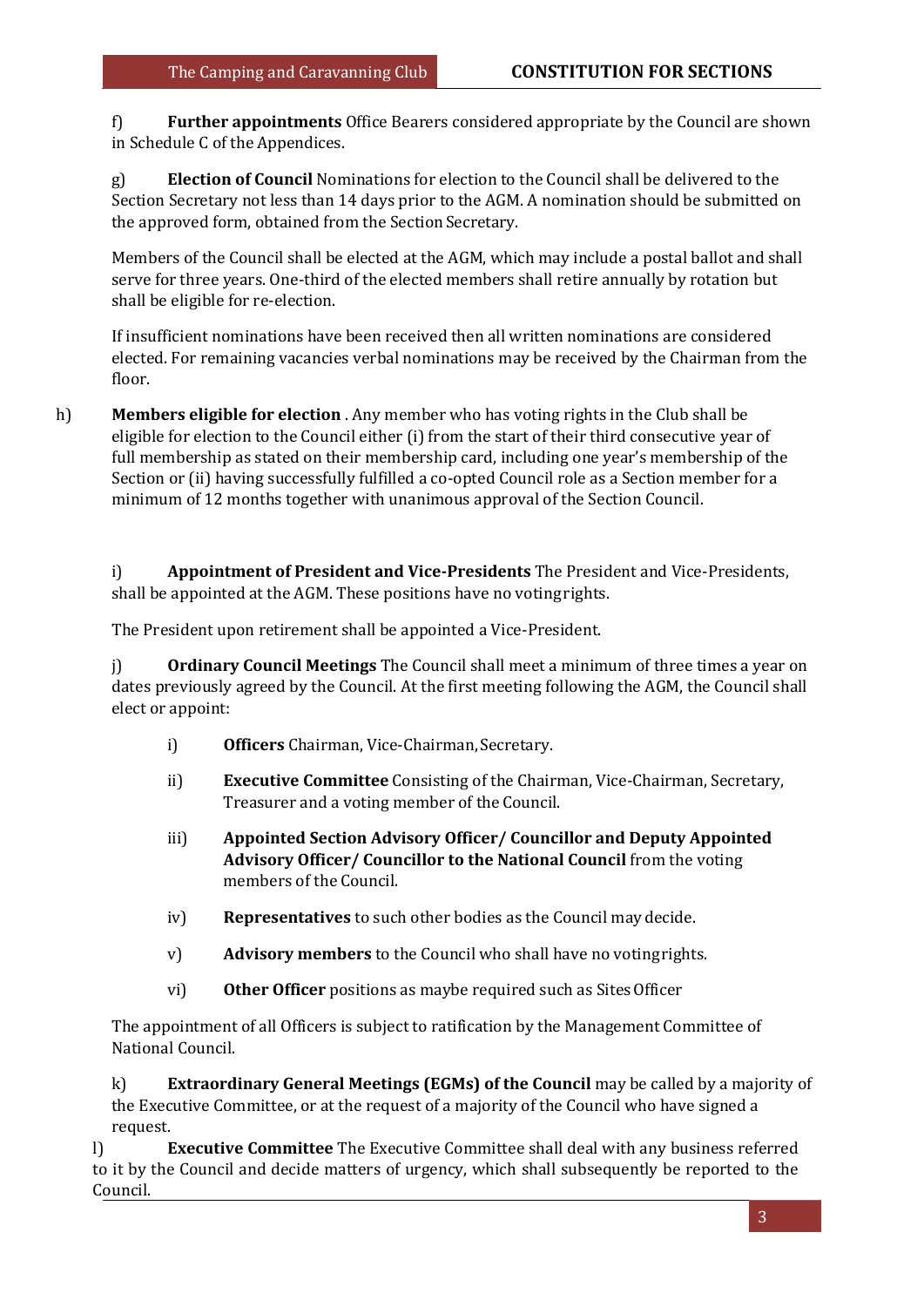m) **Absences** Any Section Council member absent from 65 per cent of meetings within a 12 month administrative period shall be deemed to have vacated theirpost.

The Council has the power to take into account extenuating circumstances and overrule this.

n) **Vacancies** Should a vacancy occur on the Executive Committee or the Council between AGMs it may be filled by the Council until the nextAGM.

o) **Records** All books, records, correspondence and similar belonging to the Section may be inspected by any member of the Council or higher authority. Other members may inspect the records subject to any confidentiality conditions in force at the time of therequest.

Inspections shall be at a time convenient to the Officer responsible for the custody of the records, or at the direction of the Council.

p) **Representation on Area Committees** The Council shall have the right to appoint a Section Council member to represent it on the Committee of an Area. When the appointment has been communicated to the Secretary of the Area, the Section Council member so appointed shall have full speaking and voting rights at all meetings of the AreaCommittee.

# 6 MEETINGS

a) **Annual General Meeting (AGM)** The AGM shall be held during May or June at a place decided by the Council. The Agenda shall include the Annual Report (which shall incorporate a summary of Area Reports), audited Annual Accounts, Auditor's Report, Notices of Motion, Appointed National Councilor's Report, election of Council and Auditors. The appointment of Treasurer and if appointed SYLOs shall be reported and other relevant business, including appointment of the President and Vice-President(s).

Where there are no Areas, the Section AGM may be held between 1 February and 30 June.

The results of the ballot for election to the Council shall be announced, if appropriate.

b) **Extraordinary General Meetings (EGMs)** EGMs may be called by the National Council, the Section Council or at the written request of a minimum of 50 votingmembers.

c) **Business of Annual General and Extraordinary General Meetings** At AGMs and EGMs, only the business for which the meeting has been called shall beconsidered.

d) **Voting** Each member over the age of 18, attending an AGM or EGM shall have one vote. The Chairman shall have a vote and, if necessary, exercise a castingvote.

e) **Notice of Meeting** Notice of all Council and Sub-Committee meetings shall be sent to the members concerned not later than seven days prior to a meeting and shall be accompanied by a copy of the Agenda. Notice of the AGM shall be deemed to have been fully and properly given if published in the Club magazine due for publication not less than 21 days before the date of the AGM.

f) **Notices of Motion** Notices of Motion for inclusion in the Agenda of the AGM shall be delivered to the Secretary by a date specified by the Council, 60 days or more prior to the AGM**.**  A preliminary notice of the AGM shall be published in the Club magazine in sufficient time to allow Notices of Motion to be submitted by the datespecified.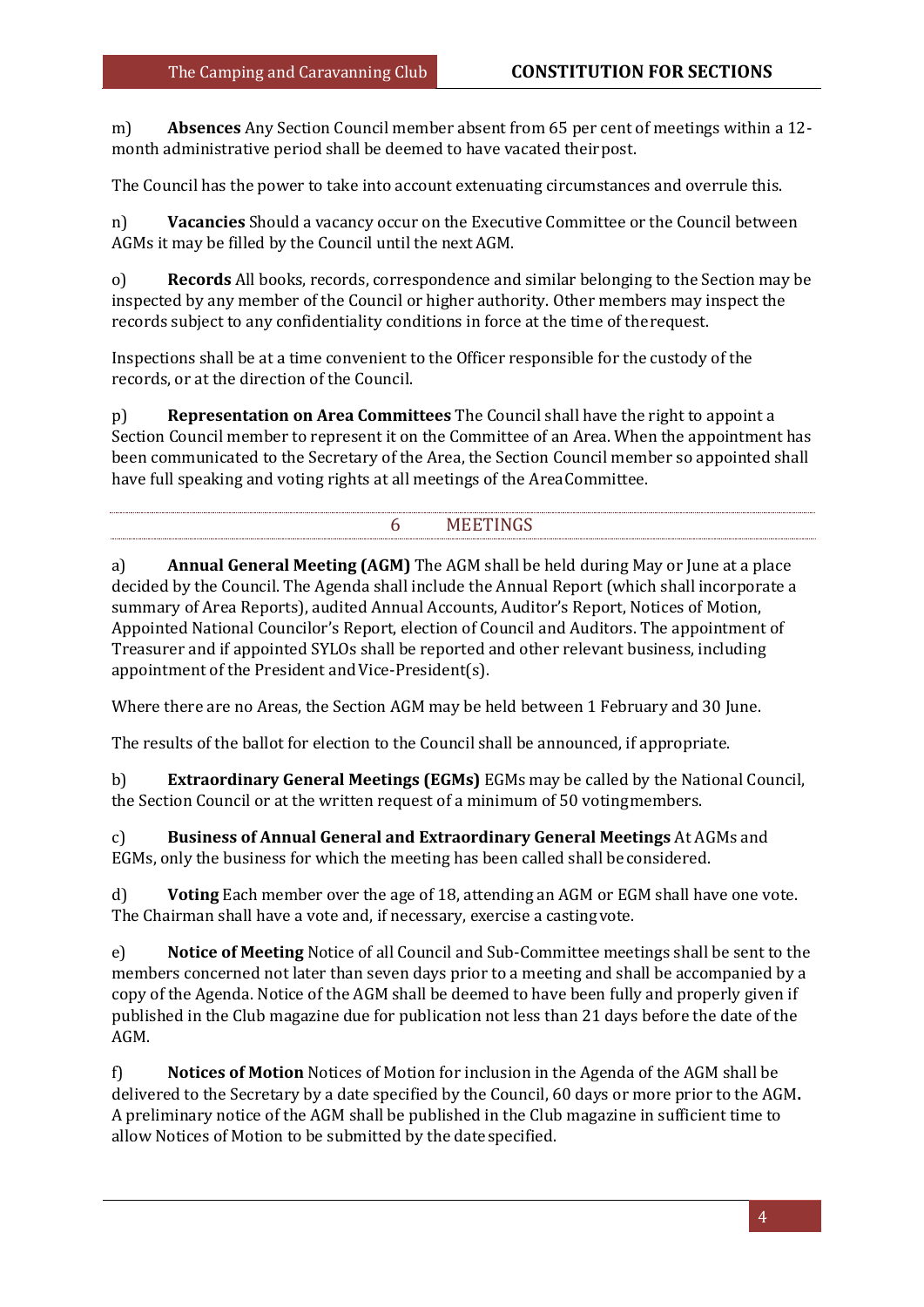Copies of the Agenda, including details of any Notices of Motion, will be available from the Secretary on submission of a stamped addressed envelope.

Any Notice of Motion must be supported by the signatures of 25 members.

A Motion will be presented on the Agenda and discussed by the meeting exactly as written. Amendments to a Notice of Motion are not permitted.

For a Motion to be carried it will require a two thirds majority of voting members present at the meeting.

In the case of an equality of votes, the Chairman of the meeting shall have the casting vote.

Any instrument appointing a proxy shall be in the following from or as near thereto as circumstances will admit.

The Section Name

I […………..] of [ Section Name ] hereby appoint [……………..] and failing him , [……..] of […….], to vote for me and on my behalf at the [Annual or, as the case maybe] General Meeting of the Section to be held on the […] day of […………] and at every adjournment thereof. As witness my hand this […..] day of [….]

g) **Approval of decision** No decision approved at the AGM shall take effect until it has been approved by the National Council.

#### 7 CHAIRMAN OF MEETINGS

a) At the first meeting following the AGM the President or, in their absence, the Treasurer will conduct proceedings until the appointment of theChairman.

b) The Chairman or, in their absence, the Vice-Chairman shall preside at all meetings. Should the Chairman and Vice-Chairman both be absent, the members present shall elect a Chairman from their number for that meetingonly.

| <b>OUORUMS</b><br>. |
|---------------------|
|                     |

The minimum numbers attending meetings shall be:

Section AGM and EGMs: 15

Council: 50 per cent of voting members

A minimum of two Executive Committee members shall attend. If these minimum numbers are not present, the meeting shall be postponed.

Within 21 days of the meeting to which they refer:

a) A copy of the unapproved minutes shall be sent by the Section Secretary to the Director General, Council members, Area and Group Secretaries.

b) Minutes of the AGM accompanied by a copy of the Annual Report and Accounts shall be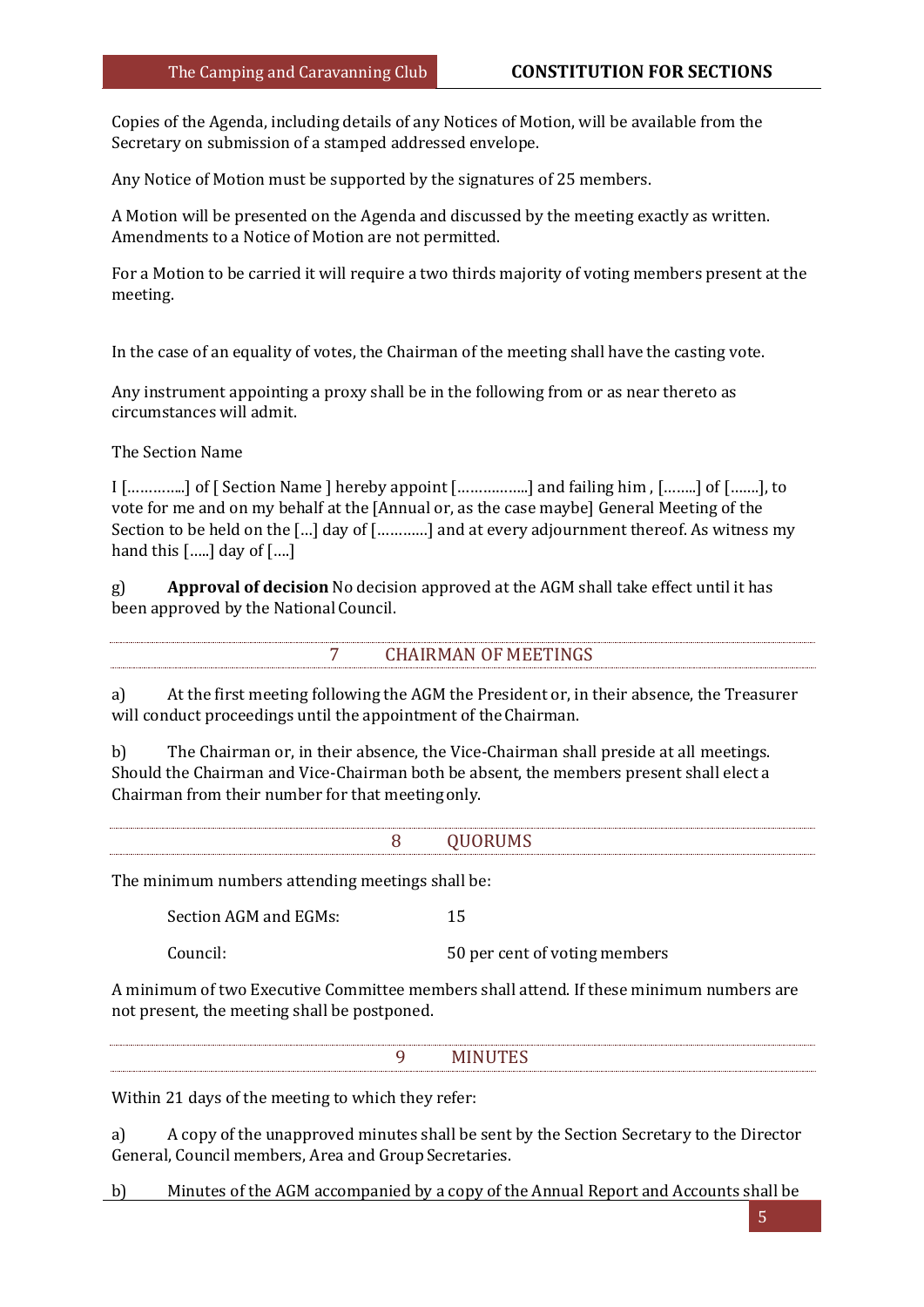submitted to the Director General.

c) In accordance with the National Council requirements, details of the Officers shall be submitted to the Director General.

10 FINANCE

a) **Section funds** The funds of the Section may be obtained as follows:

- i) By payment of Section subscriptions, as proposed byCouncil.
- ii) By donations from Areas and members.
- iii) By any means approved by the National Council and Section Council.

## **b) Bank accounts**

i) The Treasurer shall operate one Current Account. Club Headquarters shall act as bankers for all funds in excess of immediate requirements, which will attract interest. The Current Account shall be in the name of the Section. Dealings on the Section's Current Account shall be on the signature of two of three approved signatories of the Council. The signatories must not be related or members of the samehousehold.

ii) Where the Current Account attracts interest, this must be paid net of tax.

c) **Financial Year** The Financial Year of the Section shall end on 31December.

d) **Auditing of Accounts** The Section Treasurer shall forward copies of audited Accounts to the Club Honorary Treasurer no later than 7March.

e) **Club property** All property for which the Section is responsible shall be included in an Inventory completed and checked by the end of December and attached to the Accounts submitted to the Auditors.

f) **Funds and property** In the event of the Section ceasing to exist, all funds, property and records in its possession shall be transferred to the National Council to be disposed of as deemed appropriate and any funds obtained shall be used as directed by the NationalCouncil.

g) **Expenditure** Expenditure from the Section funds should be limited to matters relevant to the activities of the Club and the Section. Large capital expenditure should be approved by the Club Honorary Treasurer before any commitments are made.

# 11 CONSTITUTION

This Constitution is standard for all Sections.

a) Section Councils may make proposals to the Administration Committee for alteration to the standard Constitution.

b) Alterations must be approved by National Council.

c) The Council may amend Schedules A, B, C and D as necessary to conform to the provisions of the Constitution. Amendments must be approved by the Administration Committee on behalf of the NationalCouncil.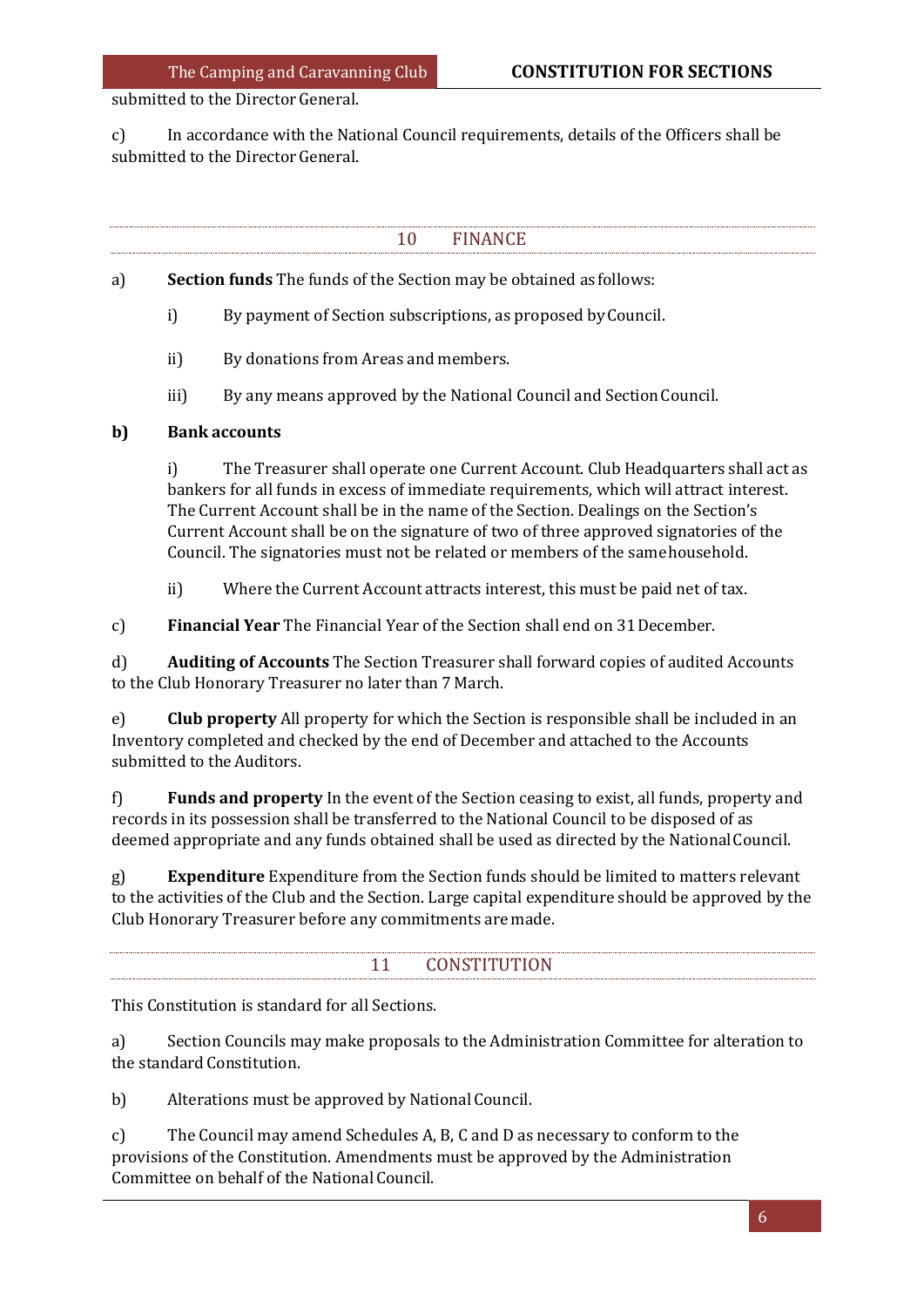### 12 AREAS

The Section Council shall:

a) Have the power to sanction the formation of specified Areas of the Section.

b) Be fully responsible for the management and finances of any suchArea.

### 13 RIGHT OF APPEAL

Members shall have the right of appeal to the National Council against any decision of the Council.

## 14 MATTERS NOT PROVIDED FOR

Subject to Rules and Regulations of the National Council in force from time to time any questions arising that are not provided for in this Constitution shall be referred to the National Council for guidance.

For further details, please refer to the appropriate section of the Voluntary Officers' Manual.

| <b>APPENDICES</b> |  |
|-------------------|--|
| <b>SCHEDULE A</b> |  |

The following Areas comprise the Section:

There are no areas within the Photographic Group

### SCHEDULE B

The number of elected Council members (divisible by three) will be 12 (twelve)

This shall exceed the number of appointed members by a minimum of one.

#### SCHEDULE C

As required further appointments/Office bearers may be:

Public Relations Officer (PRO)

Sites Co-ordinator

Web Master

Web Coordinator Social Media Co-ordinator

Regalia Officer(s)

Membership Secretary

#### SCHEDULE D

Further Section Rules and Requirements: